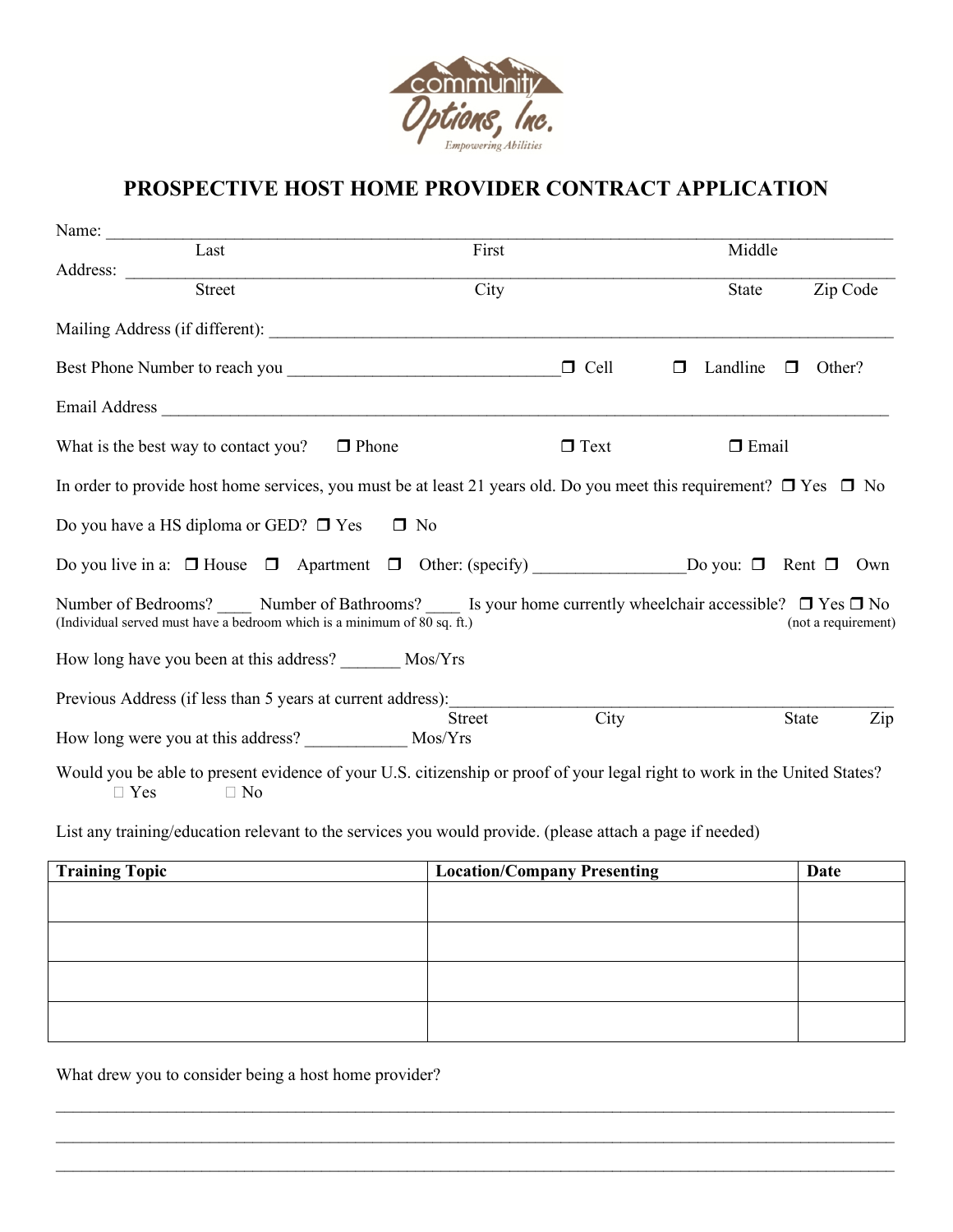| List any other information you would like us to know about you that would be relevant to providing host home services.    |
|---------------------------------------------------------------------------------------------------------------------------|
| Do not include information that indicates race, religion, gender, national origin, disability, or other protected status. |

 $\_$  , and the set of the set of the set of the set of the set of the set of the set of the set of the set of the set of the set of the set of the set of the set of the set of the set of the set of the set of the set of th  $\_$  , and the contribution of the contribution of the contribution of the contribution of the contribution of  $\mathcal{L}_\text{max}$ 

| List the skills, qualities or characteristics that you have that could help you be successful in providing these services?                                                                       |            |                |  |            |                     |  |
|--------------------------------------------------------------------------------------------------------------------------------------------------------------------------------------------------|------------|----------------|--|------------|---------------------|--|
|                                                                                                                                                                                                  |            |                |  |            |                     |  |
| Do you plan to continue to work a regular job while providing Host Home services?<br>If yes, please explain your work schedule and how you will ensure service delivery throughout the day/week. |            |                |  | $\Box$ Yes | N <sub>o</sub><br>П |  |
| Community Options provides the required trainings for you. Would you be able to attend these trainings during the work<br>week, during the day?                                                  | $\Box$ Yes | $\Box$ No      |  |            |                     |  |
| Transportation is another funding stream available to host home providers. Can you provide transportation on a routine<br>basis?                                                                 | Yes        | N <sub>o</sub> |  |            |                     |  |
| List all persons who will be living in your home (including yourself).                                                                                                                           |            |                |  |            |                     |  |

| <b>FULL NAME</b> | $\mathbf{AGE}$ | <b>RELATIONSHIP</b> |
|------------------|----------------|---------------------|
|                  |                | self                |
|                  |                |                     |
|                  |                |                     |
|                  |                |                     |
|                  |                |                     |

**NOTE:** EACH PERSON 18 YEARS OR OLDER INCLUDING YOU, MUST COMPLETE A CRIMINAL BACKGROUND CHECK, CAPS CHECK AND MVR IN ORDER TO BE CONSIDERED AS A HOST HOME PROVIDER. COI WILL CONDUCT BACKGROUND CHECKS WHICH ARE COVERED BY YOUR APPLICATION FEE.

Have you or anyone living with you been employed by or provided contract services Community Options?  $\Box$  Yes  $\Box$  No If yes, please specify below:

| <b>NAME</b> | <b>DATES</b> (from/to) | <b>POSITION OR CONTRACT SERVICE</b> |
|-------------|------------------------|-------------------------------------|
|             |                        |                                     |
|             |                        |                                     |
|             |                        |                                     |
|             |                        |                                     |
|             |                        |                                     |
|             |                        |                                     |